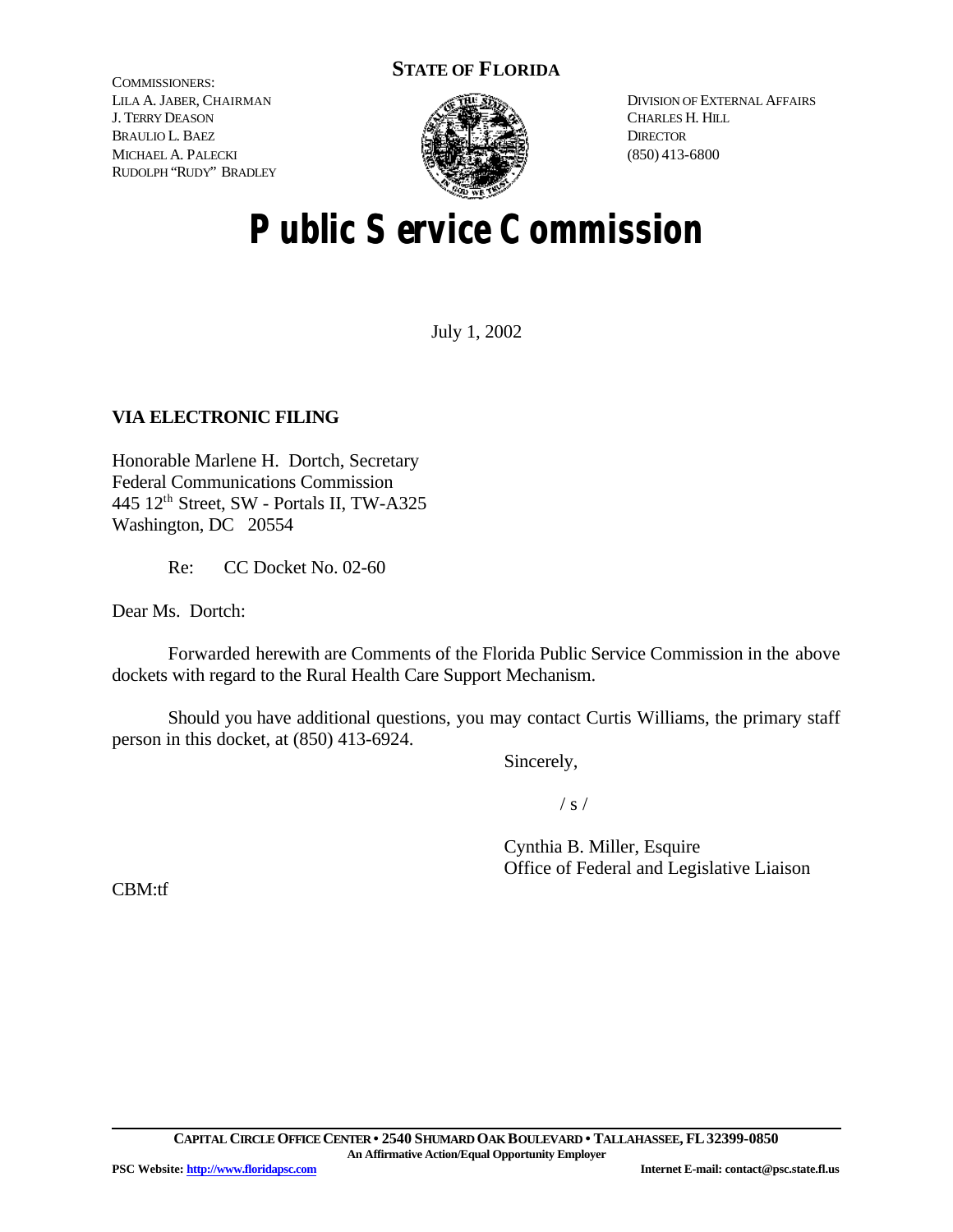## Before the Federal Communications Commission Washington, D.C. 20554

)  $\begin{pmatrix} 1 \\ 2 \end{pmatrix}$ 

In the Matter of

Support Mechanism )

Rural Health Care **No. 1988** WC Docket No. 02-60

## **COMMENTS OF THE FLORIDA PUBLIC SERVICE COMMISSION**

The Florida Public Service Commission (FPSC) submits these comments in response to the Notice of Proposed Rulemaking (NPRM) (FCC 02-60) released on April 19, 2002. In this Notice, the Federal Communications Commission (FCC) seeks comment on proposed modifications to its rules and other changes governing the rural health care universal service support mechanism.

The FPSC's comments specifically address issues regarding: eligible health care providers, eligible services, calculation of discounted services, streamlining and improving the application process, and competitive bidding. When considering whether to expand a universal service program, we believe there are several key factors that should be considered. First, we believe it is important to review whether the intent of the program has been met. Next, we believe emphasis should be placed on streamlining current processes to be more efficient and increasing accountability to ensure that the intended recipients receive the programbenefits for which they are eligible. Finally, we encourage the FCC to carefully evaluate the cost of any changes prior to implementing them and ensure that any expansion of the program does not cause the rural health care program to exceed the existing fund.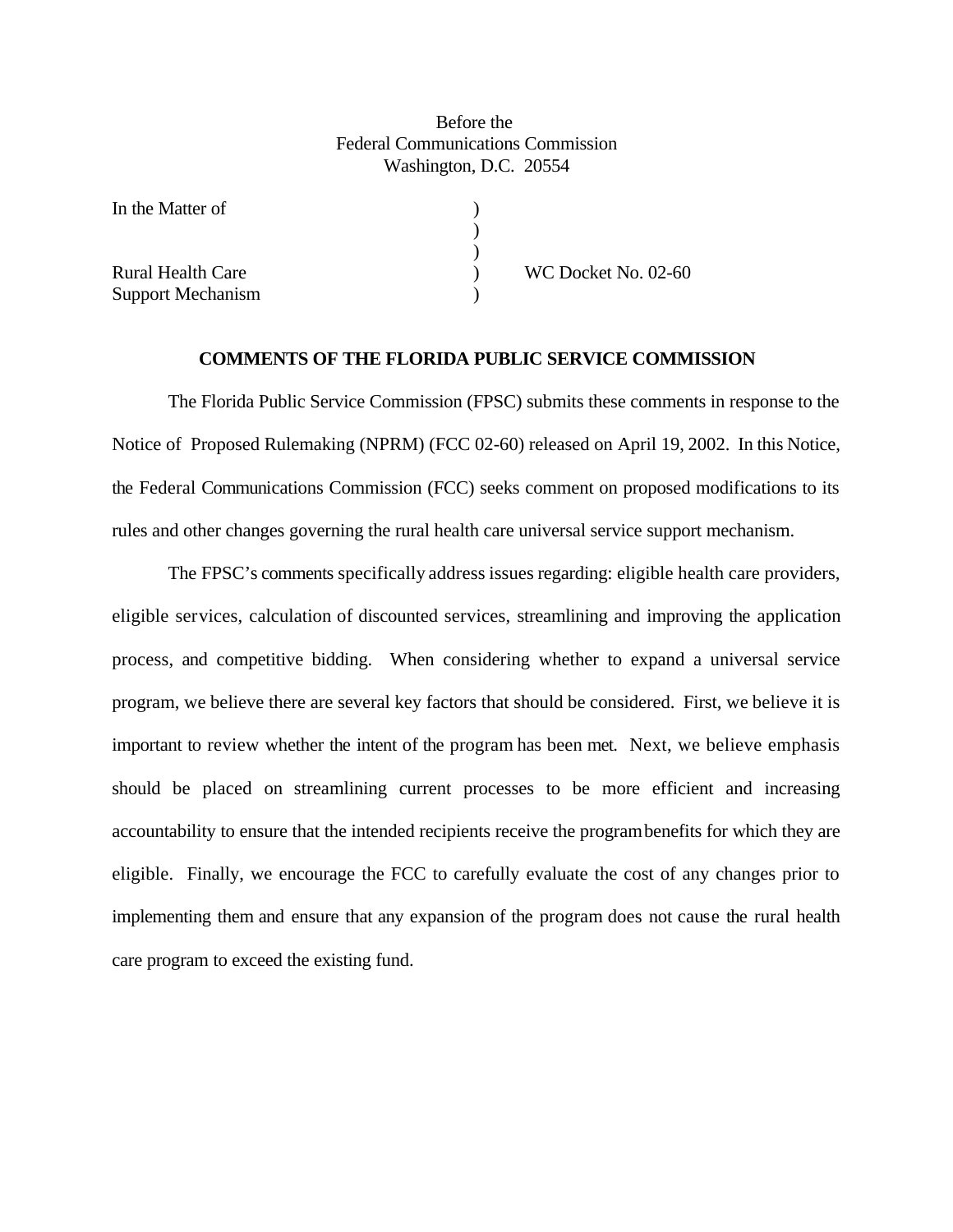## **Eligible Health Care Providers**

The FCC has requested comment on whether it should revisit prior interpretations of the term "health care provider" to enable rural health care providers to be eligible for discounts even if they or their affiliates also function in capacities that do not fall under the statutory definition in section  $254(h)(5)(B)$  of the Act. On reconsideration of the Universal Service Order, the FCC previously rejected arguments that it had too narrowly defined the term "health care provider" and that it should expand the definition to include rural nursing homes, hospices, or other long-term care facilities. In this notice, the FCC affirms its position regarding health care provider eligibility. However, in light of low participation, the FCC invites comment on whether it should revisit its interpretation of the Act for purposes of expanding the number of eligible rural health care providers.

The FPSC believes the FCC should not expand the definition of "health care provider" at this time. We agree that eligible health care providers should be limited to the seven categories enumerated in the statutory definition of "health care provider," which include:

- 1) Post-secondary educational institutions offering health care instruction, teaching hospitals, and medical schools,
- 2) Community health centers or health centers providing health care to migrants,
- 3) Local health departments or agencies,
- 4) Community mental health centers,
- 5) Not-for-profit hospitals,
- 6) Rural health clinics, and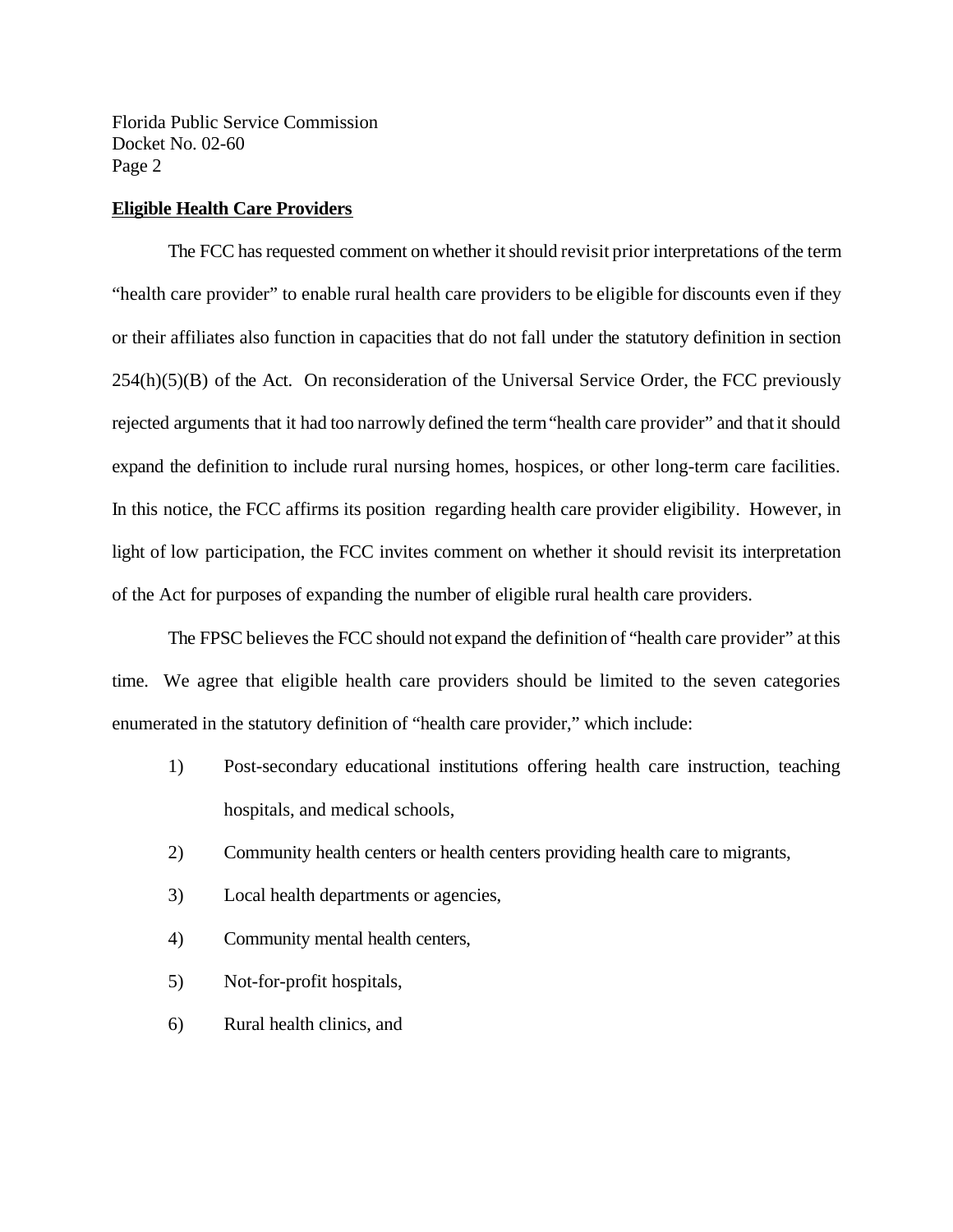> 7) Consortia of health care providers consisting of one or more entities described in clause (1) through (6).

The facilities that are currently included in the definition are either public or non-profit, and provide direct medical diagnosis and treatment. Conversely, facilities such as nursing homes are typically for-profit organizations and generally do not provide medical diagnosis and treatment as a primary part of the facility's operation . Clearly, nursing homes, hospices, and other long-term care facilities do provide a form of medical care, but we do not believe it is the type of primary medical care that was contemplated by the Act. The Act is clear in limiting the definition of "health care provider." We are concerned that expanding the definition to include facilities that do not provide primary medical diagnosis and treatment could change the direction of the program. We believe it is more appropriate to focus on increasing participation by health care providers that are currently eligible under the Act at this time, while not exceeding the \$400 million cap. Therefore, it is the FPSC's position that the FCC should not expand the definition of eligible health care provider at this time.

#### **Eligible Services**

Under section  $254(h)(2)(A)$ , the FCC is authorized to establish competitively neutral rules to "enhance . . . access to advanced telecommunications and information services for . . . health care providers . . . ." In the Universal Service Order, the FCC, relying on these provisions, authorized limited support for access to the Internet for health care providers. The FCC declined at that time to adopt any proposals for support of the Internet access provided by an Internet Service Provider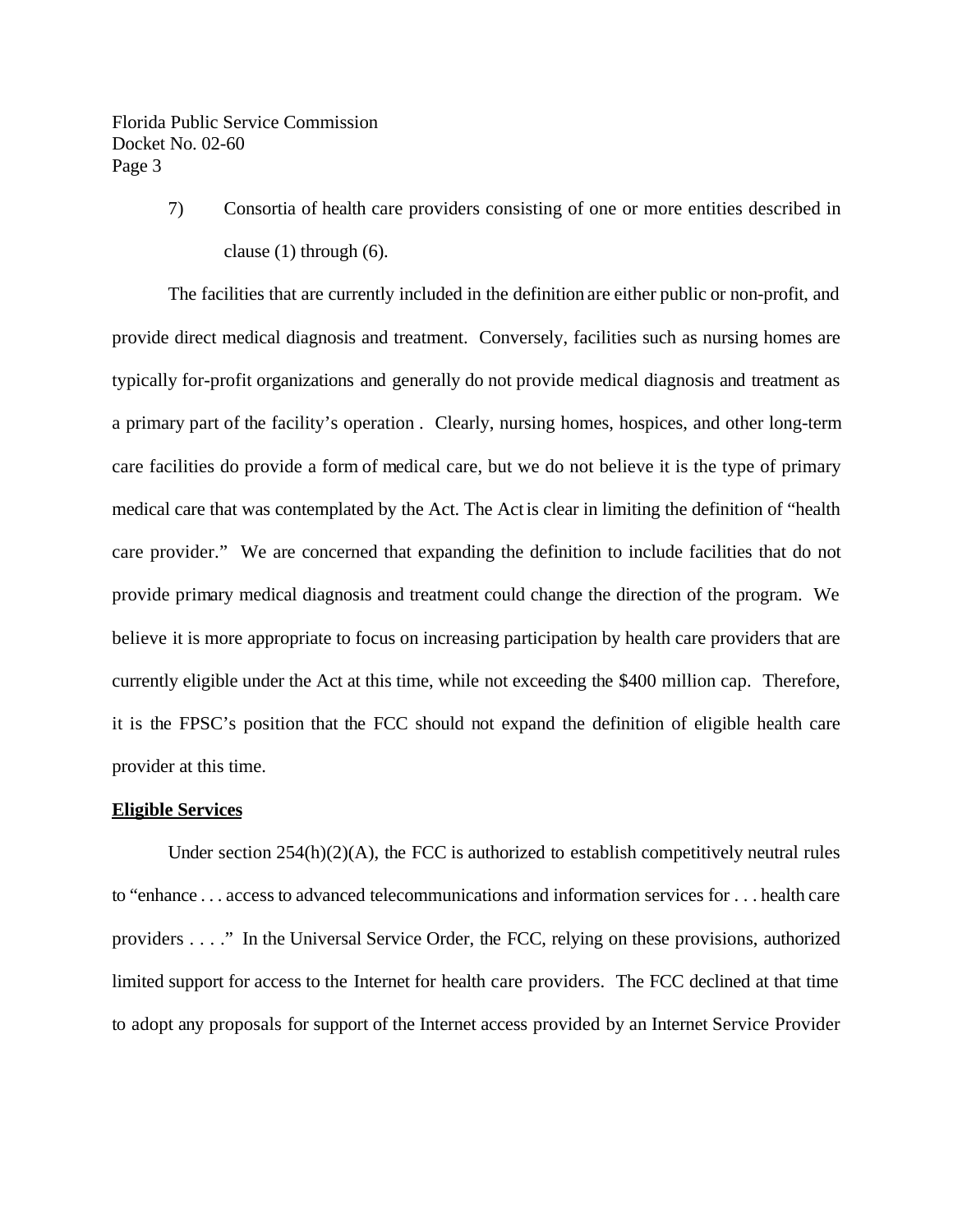$(ISP)$ , due to the limited information available and the complexity of the proposals.<sup>1</sup> The FCC did find, however, thatrural health care providers incur large telecommunications toll charges and those charges were a major deterrent to full use of the Internet for health-related services.<sup>2</sup> Therefore, acting pursuant to its authority under section 254(h)(2)(A), the FCC provided support for toll charges incurred by all health care providers that could not obtain toll-free access to an ISP.<sup>3</sup>

The FCC points out in its NPRM that it has previously recognized that the most efficient and cost-effective way to provide many telemedicine services may be via the Internet.<sup>4</sup> In the NPRM, the FCC states that "it is time to reevaluate our previous policy decision not to support Internet access service provided by an ISP." Therefore, the FCC now requests comment on whether to alter the current framework for providing support for Internet access. Specifically, the FCC asks whether it should modify or eliminate recovery of toll charges related to Internet access by rural health care providers, whether itshould include discounts onInternet access for these facilities, and how support for rural health care providers could be implemented.

With the proliferation of ISPs, most, but not all, rural health care providers can now reach an ISP without incurring toll charges, bringing into question the need for support. However, in Florida, there are some rural health care providers who still do not have toll-free access to an ISP. It has been estimated that approximately 5% of Florida's rural health care providers are unable to reach an ISP without incurring toll charges. While this number may seem low, we believe it

<sup>&</sup>lt;sup>1</sup> See Universal Service Order, 12 FCC Rcd at 9161, para. 749.

<sup>&</sup>lt;sup>2</sup> See Universal Service Order, 12 FCC Rcd at 9107, para. 631.

<sup>3</sup> See Universal Service Order, 12 FCC Rcd at 9107-08, para. 631.

<sup>4</sup> See Universal Service Order, 12 FCC Rcd at 9107, 9158, paras. 630, 744.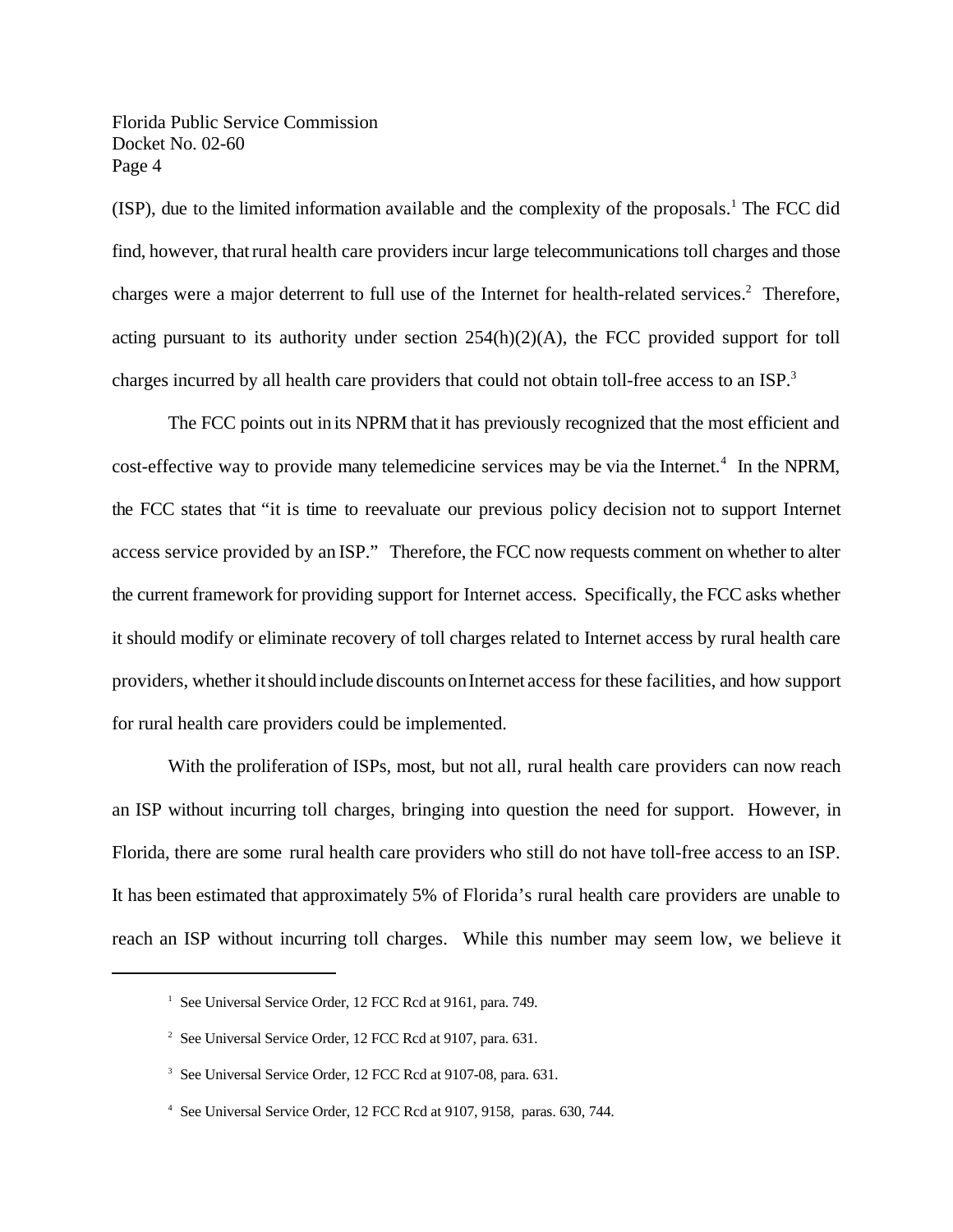demonstrates that there is still a need for this form of assistance. Further, because we know there is still a need for this service in Florida, we believe it is reasonable to assume that there may be a continued need in some other states as well. Considering that a mechanism is currently in place to provide thisformof assistance and there are rural health care providers who will benefitfromit, we believe it is appropriate that the FCC maintain its current policy of allowing recovery. Further, we believe a continuation of USAC's applicant outreach and educationefforts will help make applicants aware that this type of assistance is available. We will discuss the USAC outreach efforts further in our comments on streamlining and improving the application process. While we believe it is appropriate to continue offering this form of assistance at this time, we encourage the FCC to revisit this issue in the future as the availability of toll-free access to an ISP continues to grow.

 In the Universal Service Order, the FCC declined to adopt proposals in support of discounts for Internet access, due to the limited information then available and the complexity of the proposals.<sup>5</sup> The FCC now requests comment on whether the rural health care support mechanism should provide discounts on Internet access, and on how such support should be implemented- specifically, whether a percentage discount on internet access charges, analogous to the operation of the schools and libraries supportmechanismwould be appropriate, or whether support should be based on the current rural health care mechanism's rural-urban rate comparison.

The FPSC recognizes that Internet access may be beneficial to rural health care providers, and agrees that supporting Internet access for rural health care providers is consistent with achieving the goals of section 254 of the Act. To the extent that adding Internet access can be implemented

<sup>&</sup>lt;sup>5</sup> See Universal Service Order, 12 FCC Rcd at 9161, para. 749.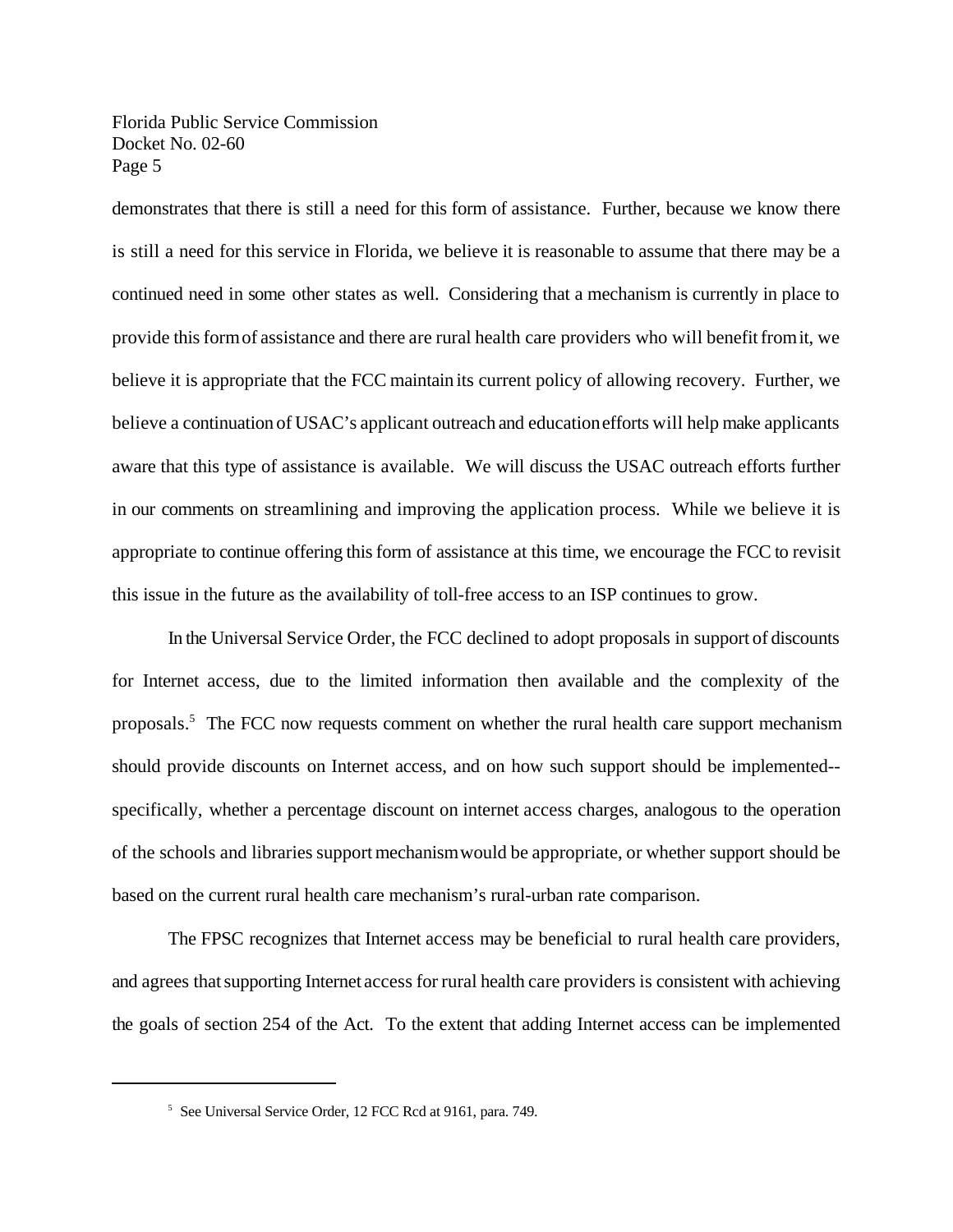in an efficient, cost-effective manner within the existing fund, we would support adding Internet access as an eligible service. If implemented, we encourage the FCC to adopt a discount that is easy to implement and one that provides a beneficial level of support. We believe establishing a percentage discount would serve that purpose and would be consistent with the Act. Although mileage-based pricing is used for other eligible rural health care support mechanism services, such as T-1 access, we recognize that Internet access fees are not based upon mileage. Therefore, we believe the application of a percentage discount on Internet access fees is a reasonable approach and would have the added benefit of making the application process less burdensome for applicants. Further, if implemented, we would encourage the FCC to establish procedures that will ensure accountability in the use of funds for Internet access.

#### **Calculation of Discounted Services**

The FCC requests comment on whether, for purposes of determining the urban rate, USAC should allow comparison ofrates in any urban area in the state, not just comparison with rates in the nearest city with a population of more than 50,000. Section  $254(h)(1)(A)$  provides that "a telecommunications carrier shall . . . provide telecommunications services . . . at rates that are comparable to rates charged for similar services in urban areas in that State." However, 47 C.F.R. 54.607(a) states "The urban rate is defined as a rate no higher than the highest tariffed or publiclyavailable rate charged to a commercial customer for a similar service provided over the same distance in the nearest city in the state with a population of at least 50,000." However, the NPRM indicates that there is evidence that suggests that largest cities in a state have significantly lower rates and more service options than the city of at least 50,000 nearest the rural health care provider.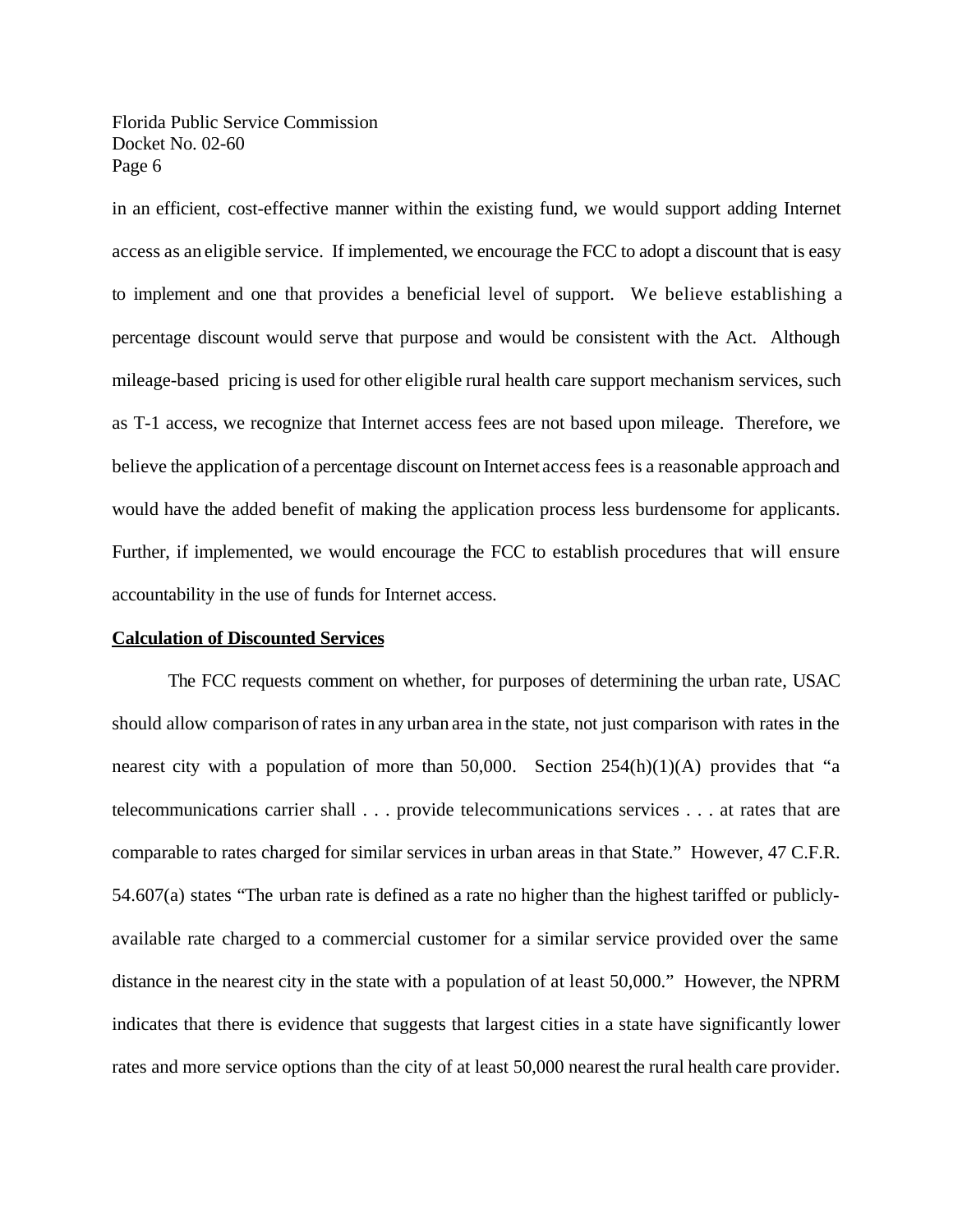The evidence also suggests that many rural health care providers choose to link their telemedicine networks to pockets of expertise located in larger cities in the state rather than to the nearest city. Therefore, the FCC is reconsidering its previous conclusion.

We believe expanding the rate comparison could provide rural health care providers with more service options than are available in the nearest city of 50,000, and possibly at lower prices. We believe this change is consistent with the Act, which affords greater flexibility than the existing rule. However, we believe it is important to first consider if the current processes can be streamlined to be more effective, and then consider whether the proposed change can be implemented in a costeffective manner. To the extent this change can be implemented in an efficient, cost-effective manner within the existing fund, the FPSC supports allowing comparisons of rates beyond the nearest city with a population of more than 50,000.

#### **Streamlining and Improving the Application Process**

The FCC requests comment on ways to streamline the application process to make it easier for applicants to apply for support. The FCC has acknowledged that the complexity and rigor ofthe application process present a barrier to applicants.<sup>6</sup> The FPSC believes the best long-term strategy for improving the application process is for USAC to increase its current applicant outreach and education efforts. USAC has good tools to assist participants in the application process; however, we believe there are still many participants who are not aware of the valuable assistance and information that can be obtained from USAC. We believe it would be beneficial for USAC to

<sup>&</sup>lt;sup>6</sup> See, e.g., Fifteenth Order on Reconsideration, FCC 99-269, para 33; see also Universal Service Administrative Company Report to the FCC: Evaluation of the Rural Health Care Program, CC Docket Nos. 96-45 and 97-21, Public Notice, 14 FCC Red 5163.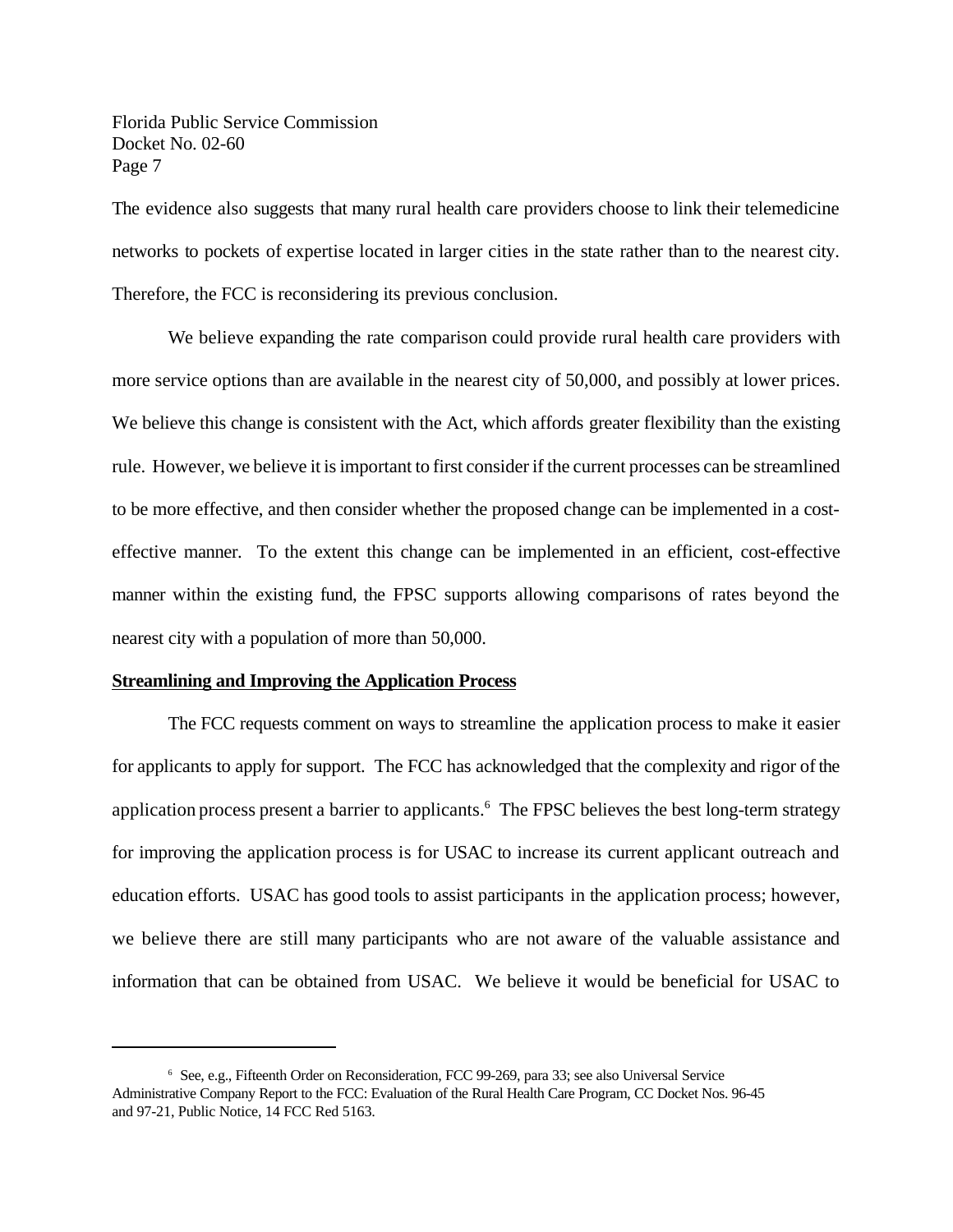provide more notification to participants about the assistance that is available, as well as encourage them to use USAC's website. Also, we believe USAC's monthly rural health care conference calls are very helpful and should be continued as part of USAC's outreach efforts. In Florida, there have been instances where rural health care service providers have recently been successful in securing funding, based in large part on USAC's outreach efforts. However, we are aware that many Florida applicants remain frustrated with the process. Therefore, we encourage continued outreach efforts to assist applicants in securing funding with greater efficiency. While we are not providing comments on specific changes to the application package, we would encourage and support efforts to streamline the forms used in the application process.

#### **Competitive Bidding Rules.**

The FCC requests comment on the effectiveness of the rural health care universal service supportmechanism's competitive bidding rules. Current rules do not specifically address what types of bidding practices are acceptable or desirable. However, the rules do state that applicants are required to participate in a competitive bidding process pursuant to Commission regulations and any additional applicable state, local, or other procurement requirements. Currently, commonly used competitive bidding practices include the traditional Invitation to Bid (ITB) and Request for Proposal (RFP) methods.

The State of Florida recently instituted a third competitive bidding practice to provide greater flexibility in the procurement of commodities or services referred to as an Invitation to Negotiate (ITN). This method is used when an ITB or RFP may not provide an appropriate mechanism to purchase the needed commodities or services. An ITN is often the most appropriate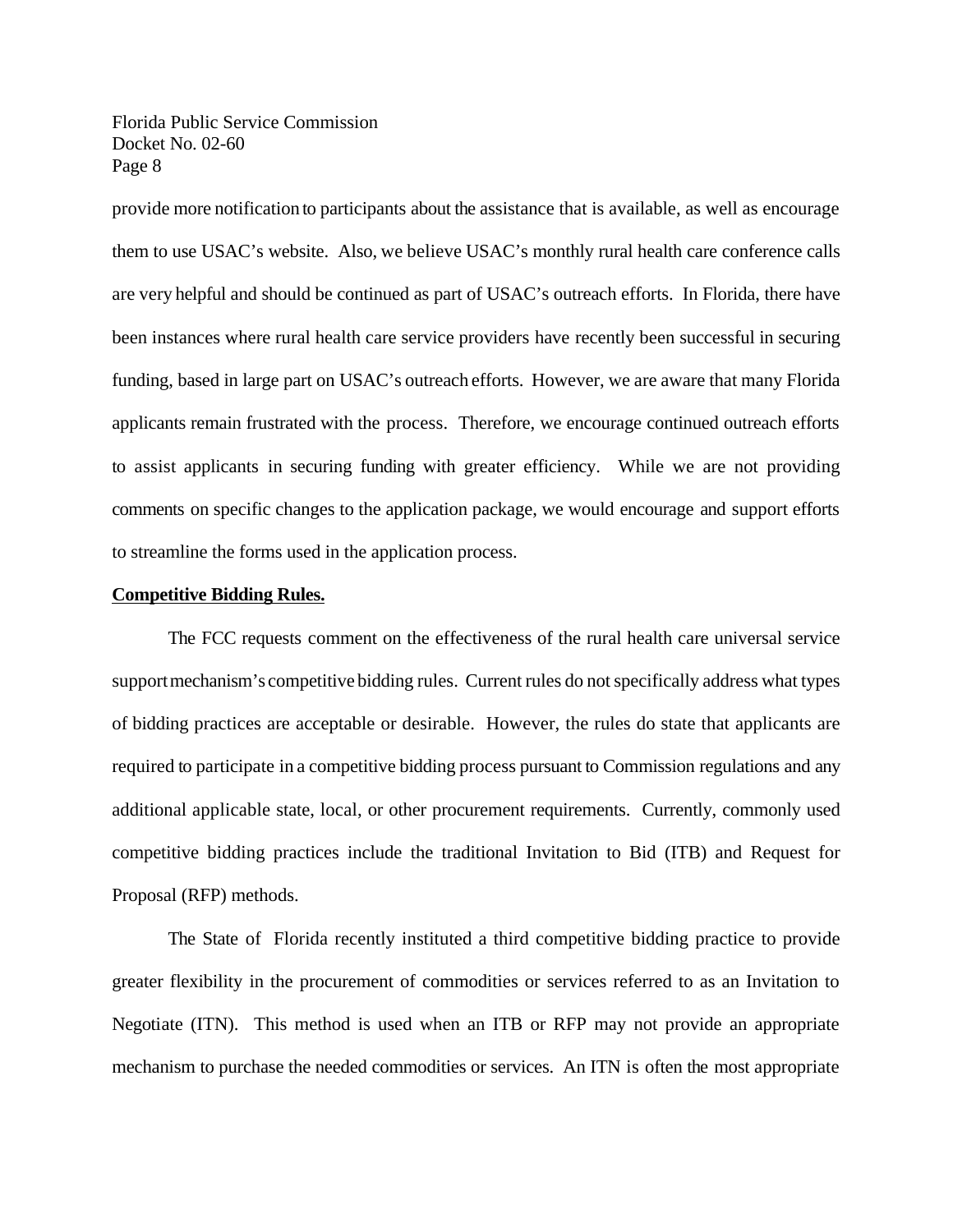purchasing method for the acquisition of emerging technologies or complex services, as is the case for telecommunications services to support the delivery of telemedicine. The ITN provides safeguards to ensure a fair bidding process, as do the ITB and RFP, but offers flexibility by allowing specific negotiation practices within the framework of the bidding procedures.

The Florida agencies that assist the participants are concerned that the FCC may not accept the ITN as an acceptable bidding practice. To provide applicants with clear direction, the FPSC believes it is appropriate for the FCC to state in its rules that the bidding practices such as the ITB, RFP, and ITN are consistent with the FCC's universal service competitive bidding rules. Clarification will help improve the application process by eliminating concern by applicants as to the appropriateness of using the ITN method.

#### **Conclusion**

When considering whether to expand a universal service program, we believe there are several key factors thatshould be considered. First, we believe it is important to review whether the intent of the program has been met. Next, we believe emphasis should be placed on streamlining current processes to be more efficient and increasing accountability to ensure that the intended recipients receive the program benefits for which they are eligible. Finally, we encourage the FCC to carefully evaluate the cost of any changes prior to implementing them and ensure that any expansion of the program does not cause the rural health care program to exceed the existing fund.

The FPSC believes the FCC should not expand the definition of eligible health care provider at this time and that the eligible health care providers should be limited to the seven categories enumerated in the statutory definition of "health care provider." Regarding Internet access, we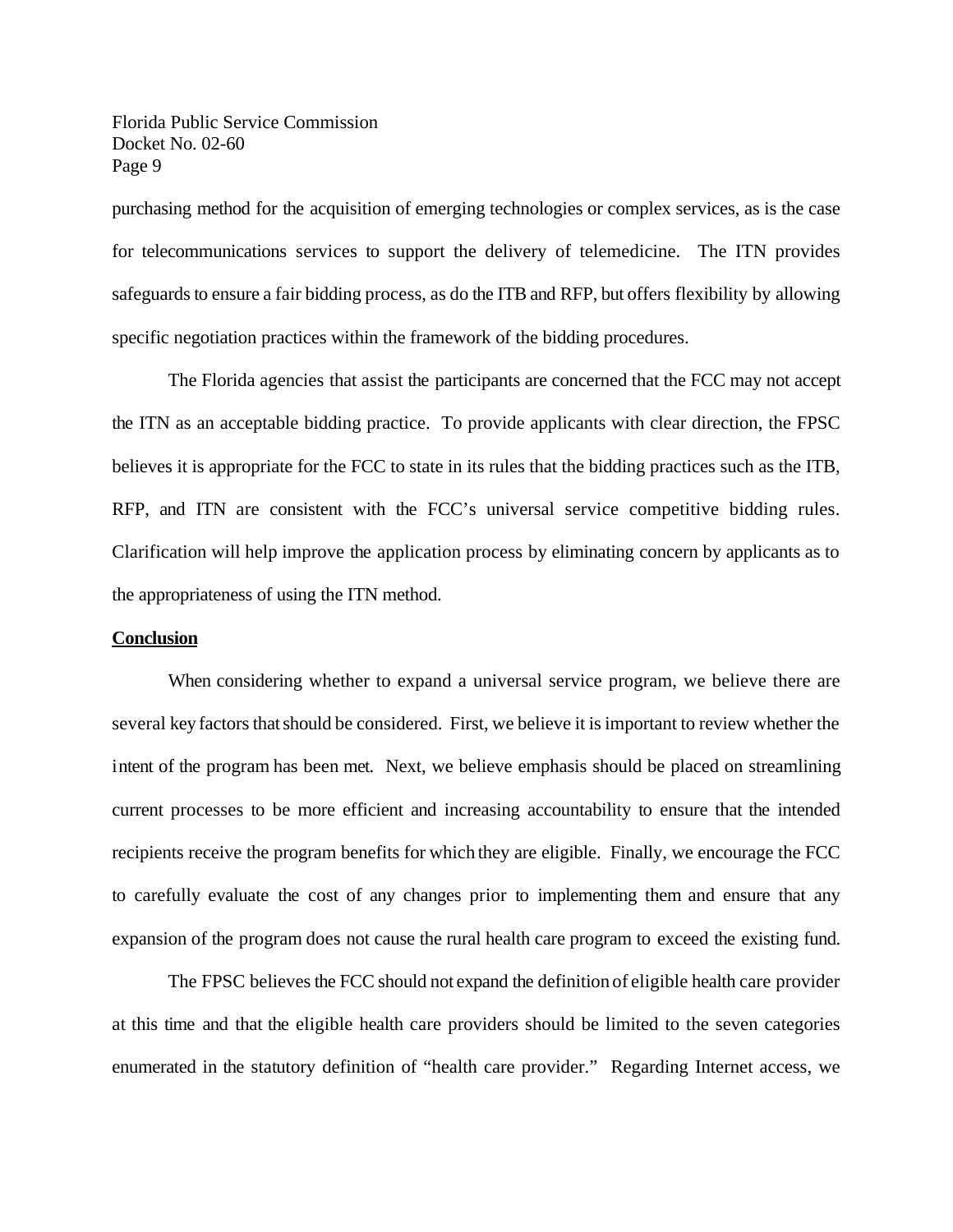believe it is appropriate that the FCC maintain its current policy of allowing recovery of toll charges, considering that there are still some rural health care providers who do not have toll-free access to the Internet. While we believe it is appropriate to continue offering this form of assistance at this time, we encourage the FCC to revisit this issue in the future as the availability of toll-free access to an ISP continues to grow. Further, to the extent that adding Internet access can be implemented in an efficient, cost-effective manner within the existing fund, we would support adding Internet access as an eligible service for rural health care universal service support. We believe it would be consistent with the Act for the FCC to establish a percentage discount. We believe the application of a percentage discount on Internet access fees would have the added benefit of making the application process less burdensome for applicants. Further, we encourage the FCC to adopt a discount that is easy to implement and one that provides a beneficial level of support to rural health care providers. If implemented, we would encourage the FCC to establish procedures that will ensure accountability in the use of funds for Internet access.

 The FPSC supports allowing comparison ofrates beyond the nearest city with a population of more than 50,000 provided that this change can be implemented in an efficient, cost-effective manner within the existing fund. We believe this change is consistent with the Act, which affords greater flexibility than the FCC's existing rule. Such a change would provide rural health care providers with more service options, and possibly at lower prices.

In Florida, there have been instances where rural health care service providers have recently been successful in securing funding, based in large part, on USAC's outreach efforts. The FPSC believes the best long-term strategy for improving the application process is for USAC to increase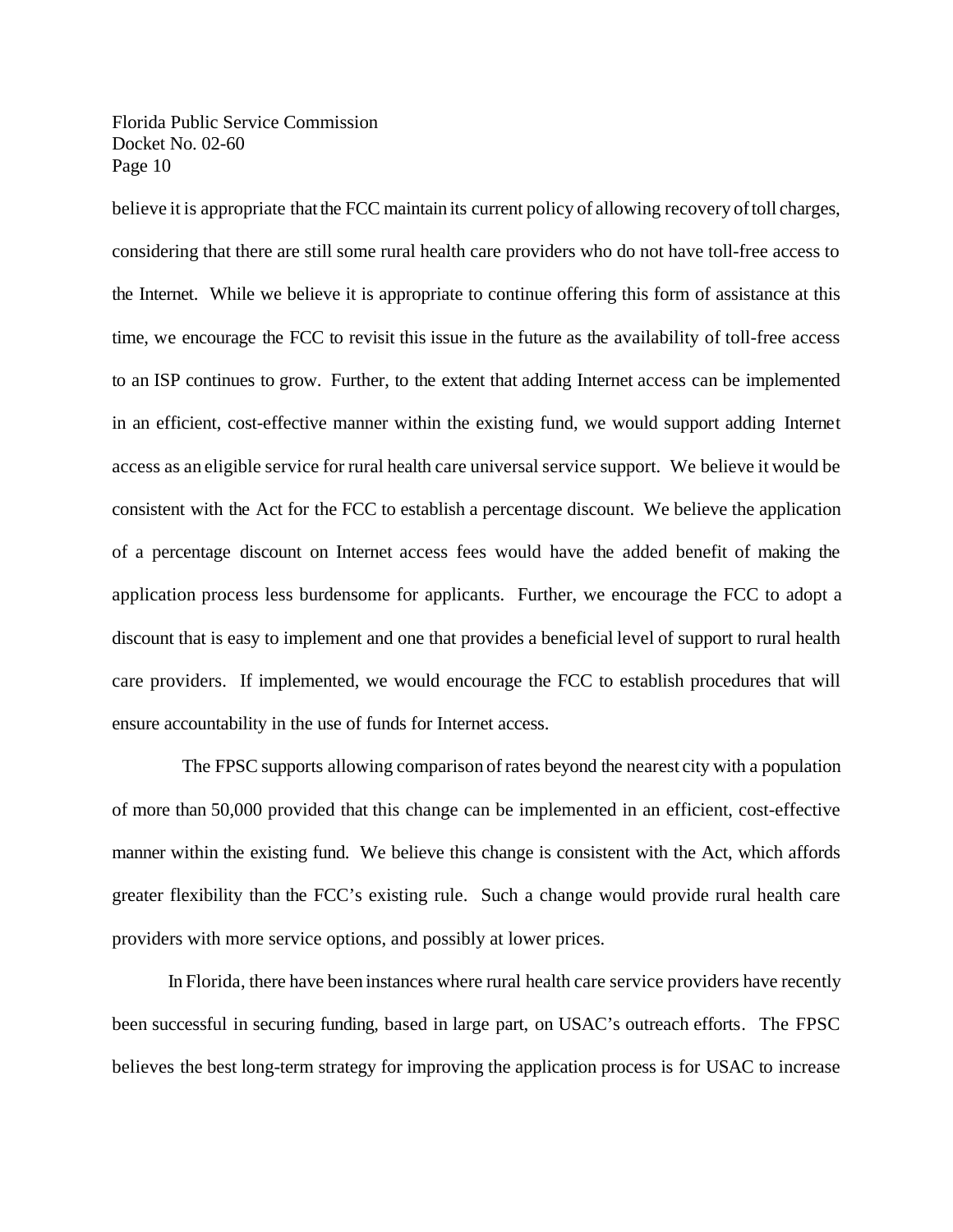its current applicant outreach and education efforts. While we are not providing comments on specific changes to the application package, we would encourage and support efforts to streamline the forms used in the application process.

In addition, the FPSC believes it is appropriate for the FCC to state in its rules that bidding practices, such as the ITB, RFP, and ITN competitive bidding practices are consistent with the FCC's universal service competitive bidding rules. Clarification will help improve the application process by eliminating concern by applicants as to the appropriateness of using the ITN method.

Respectfully submitted,

 $/ s /$ 

Cynthia B. Miller, Esquire Office of Federal & Legislative Liaison

FLORIDA PUBLIC SERVICE COMMISSION 2540 Shumard Oak Boulevard Tallahassee, Florida 32399-0850 (850) 413-6082

DATED: July 1, 2002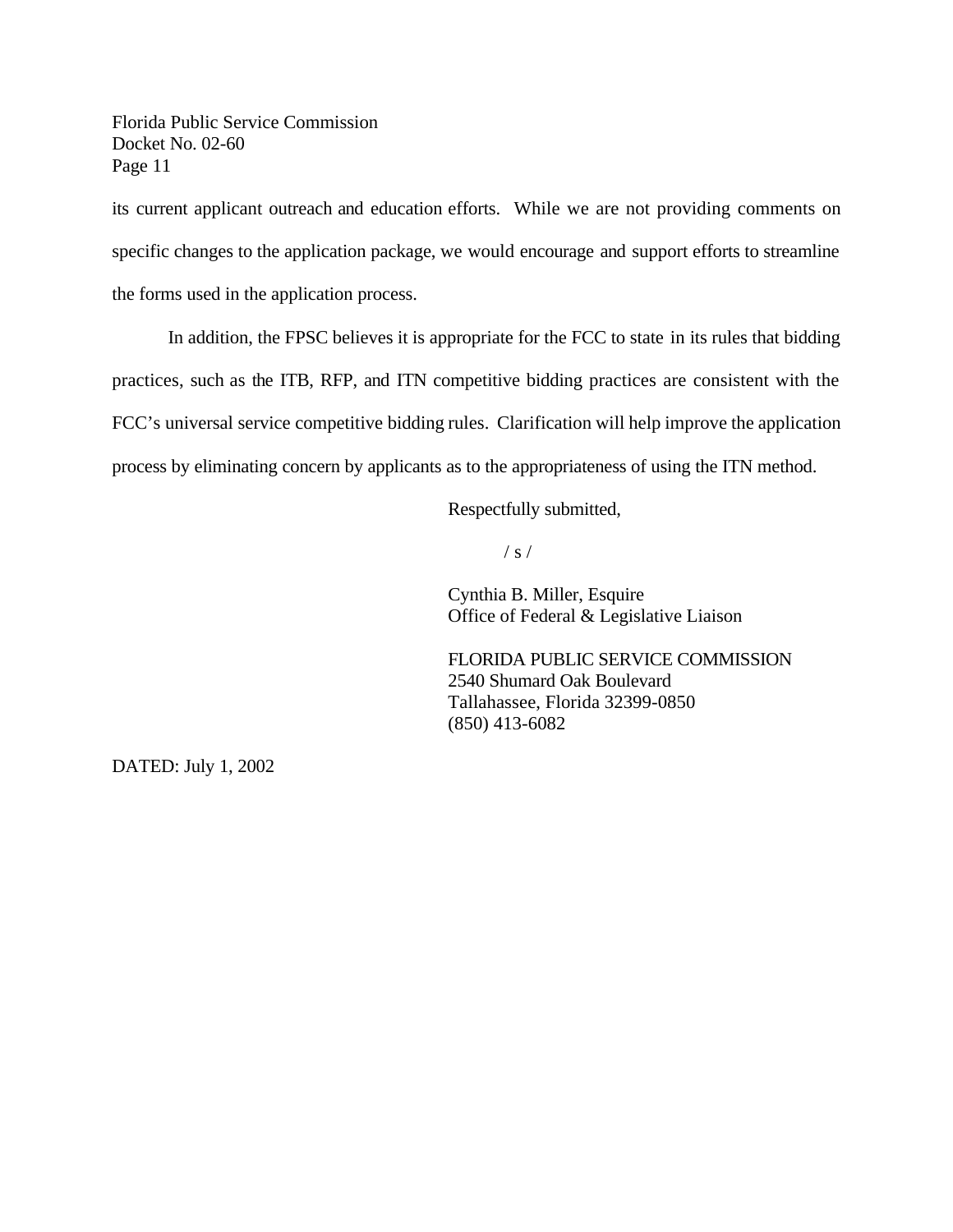## Before the Federal Communications Commission Washington, D.C. 20554

 $\lambda$ ) ) )  $\lambda$ 

In the Matter of

Rural Health Care Support Mechanism CC Docket No. 02-60

## CERTIFICATE OF SERVICE

I hereby certify that a true and correct copy of the foregoing comments will be mailed to the

persons on the attached list.

 $/ s /$ 

CYNTHIA B. MILLER Office of Federal and Legislative Liaison

\_\_\_\_\_\_\_\_\_\_\_\_\_\_\_\_\_\_\_\_\_\_\_\_\_\_\_\_\_\_\_

FLORIDA PUBLIC SERVICE COMMISSION 2540 Shumard Oak Boulevard Tallahassee, Florida 32399-0850 (850) 413-6082

DATED: July 1, 2002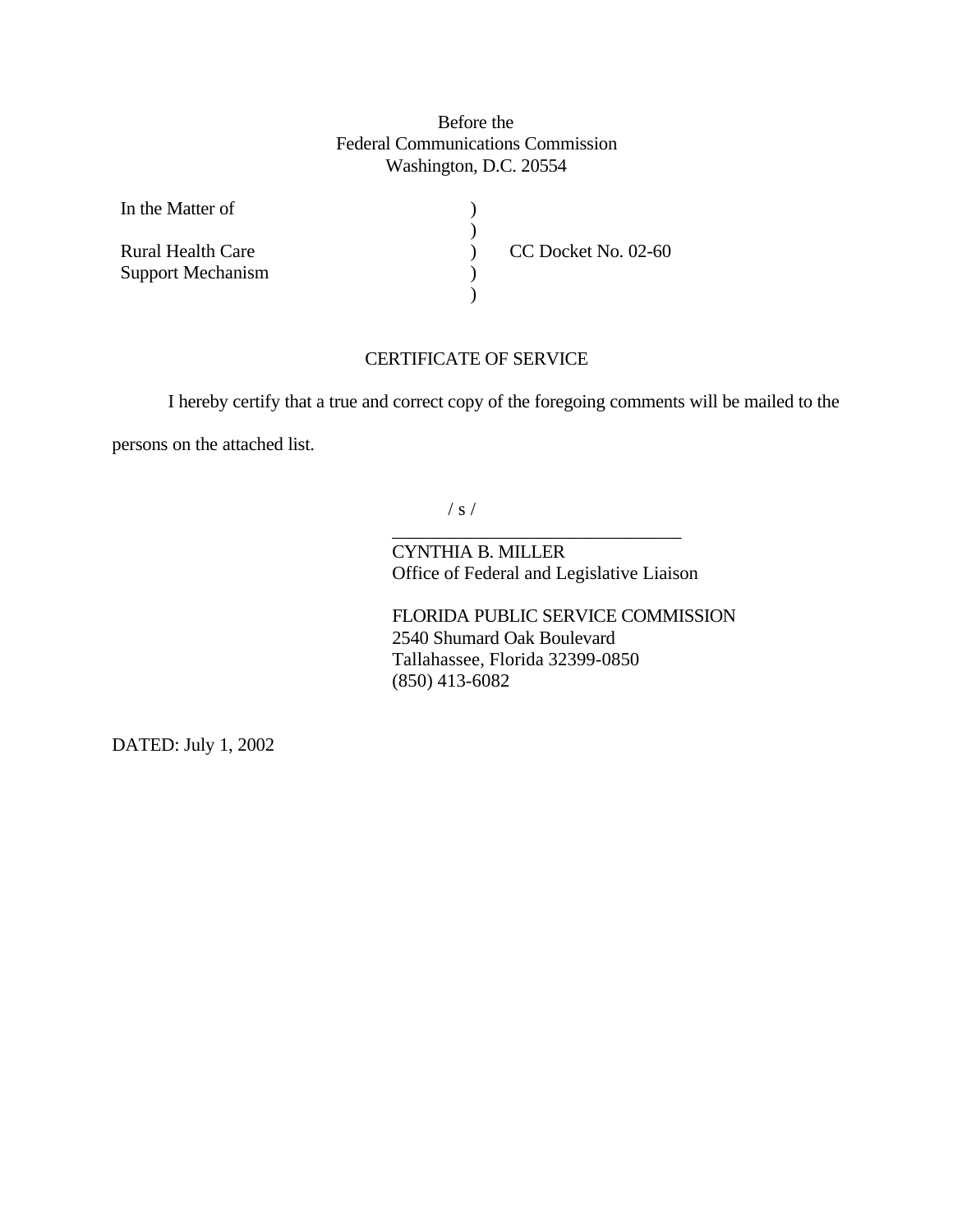#### Service List Docket No. 02-60

The Honorable Michael K. Powell, Chairman Federal Communications Commission 445 Twelfth Street, SW - 8th Floor Room 8-A204C Washington, DC 20554

The Honorable Michael J. Copps, Commissioner Federal Communications Commission 445 Twelfth Street, SW - 8th Floor Washington, DC 20554

Qualex International The Portals, 445 - 12th Street SW Rm CY-B42 Washington, DC 20554

Dennis Berens, Director Office of Rural Health Nebraska Health and Human Services System Post Office Box 95044 Lincoln, NE 68509-5044

American Telemedicine Association 910 17<sup>th</sup> Street NW, Suite 314 Washington, DC 20006

National Organization of State Offices of Rural Health Office of Local and Rural Health 1000 SW Jackson, Suite 340 Topeka, KS 66612-1365

Minnesota Rural Health Association 615 Wanda Street Mankato, MN 56003

Karen S. Rheuban, MD Office of Telemedicine University of Virginia Health System Post Office Box 800707 Charlottesville, VA 22908

Suzanne N. Shannon UNM Center for Telehealth 1005 Columbia NE Albuquerque, NM 87131

The Honorable Kathleen Q. Abernathy, Commissioner Federal Communications Commission 445 12th, SW - 8th Floor Washington, DC 20554

The Honorable Kevin J. Martin, Commissioner Federal Communications Commission 445 Twelfth Street, SW - 8th Floor Washington, DC 20554

Wireline Competition Bureau Federal Communications Commission 445 12th Street, SW Washington, DC 20554

Karen S. Rheuban, MD Office of Telemedicine University of Virginia Health System Post Office Box 800707 Charlottesville, VA 22901

Kevin Grogg 2020 Peachtree Road Atlanta, GA 30309

Michael O'Connor PE 1050 Regent Street Suite 203 Madison, WI 53715

Gary Wingrove Minnesota Ambulance Association  $2800$  N  $7<sup>th</sup>$  Street St. Cloud, MN 56302-3469

Joseph Tracy 2401 Lemone Industrial Boulevard DC 345.00 Columbia, MO 65212

Northern Sierra Rural Health Network 700 Zion Street, Suite E Nevada City, CA 95959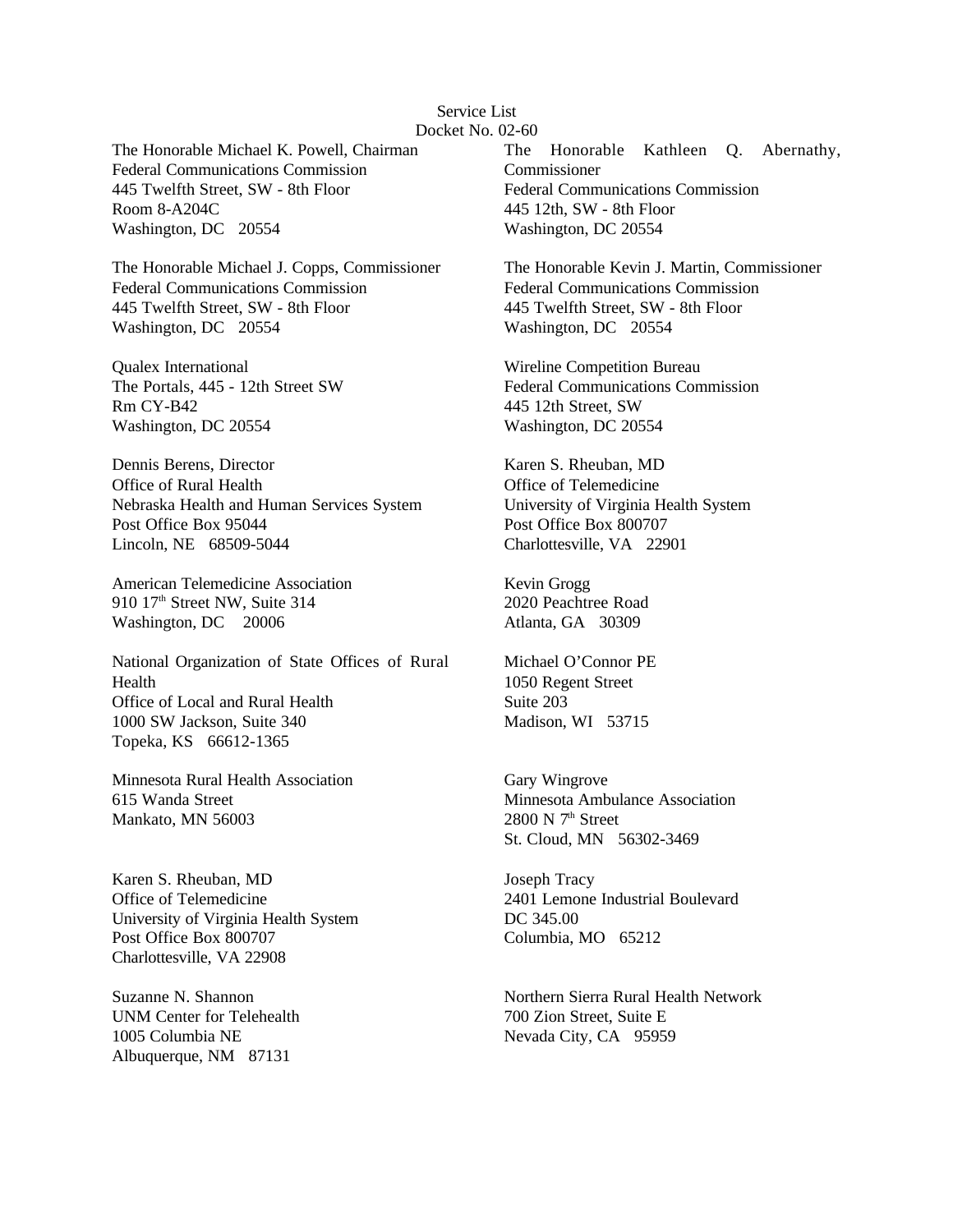Denise Coder 1501 East Tenth Street Atlantic, IA 50022

Alison Hughes University of Arizona 2501 East Elm Street Tucson, AZ 85716

Michael L. Frankenberger 1960 Rose Creek Drive Fargo, NC 58104-6803

Fran Ulmer State of Alaska Post Office Box 110015 Juneau, AK 99811-0015

Thomas Milne Ntl. Assoc. of County & City Health Officials 1100  $17<sup>th</sup>$  Street, NW  $2<sup>nd</sup>$  Floor Washington, DC 20036

Aurora F. Cabanero, Acting Director Dept. of Mental Health & Substance Abuse 790 Gov Carlos Gamacho Road Tamuning, GU 96913

Pamela J. Rezac 501 Summit Street Yankton, SD 57078

PCI Communicatoins 135 W. Chalan Santo Papa. Agana, GU 96910

Kathy L. Quinlivan 501 Summit Street Yankton, SD 57078

Dennis G. Rodriguez, Director Department of Public Health and Social Services Hagatna, GU 96932

Richard T. Ellis Verizon 1300 I Street NW, Suite 400 Washington, DC 20005

Steven W. Mecklenburg Poudre Valley Health System 1024 S. Lemay Avenue Fort Collins, CO 80524

Richard Morrissey Kansas Department of Health & Environment 1000 SW Jackson, Suite 340 Topeka, KS 66612-1365

Carolyn Maxwell Lane County Health Department P. O. Box 943-125 W. Long Dighton, KS 67839-0943

Jill Canfield Ntl. Telecommunications Coop. Association 4121 Wilson Boulevard, Tenth Floor Arlington, VA 22203

Dr. David Shimizu, Administrator Guam Memorial Hospital Authority 850 Gov Carlos Gamacho Road Tamuning. GU 96911

Julie Kusler 305 South State Street Aberdeen, SD 57401

Startec Global Communications 1151 Seven Locks Road Potomac, MD 20854

John M. Borlas, P.E. 1010 South Marine Drive Tamuning GU 96913

Jason C. Wulf 3900 W. Avera Drive Sioux Falls, SD 57108

Larry Clifford Rural Wisconsin Health Cooperative 880 Independence Lane Sauk City, WI 53583

Mary E. Newmeyer Federal/Congressional Affairs Alabama Public Service Commission 100 N. Union St., Ste. 800 Montgomery, AL 36104